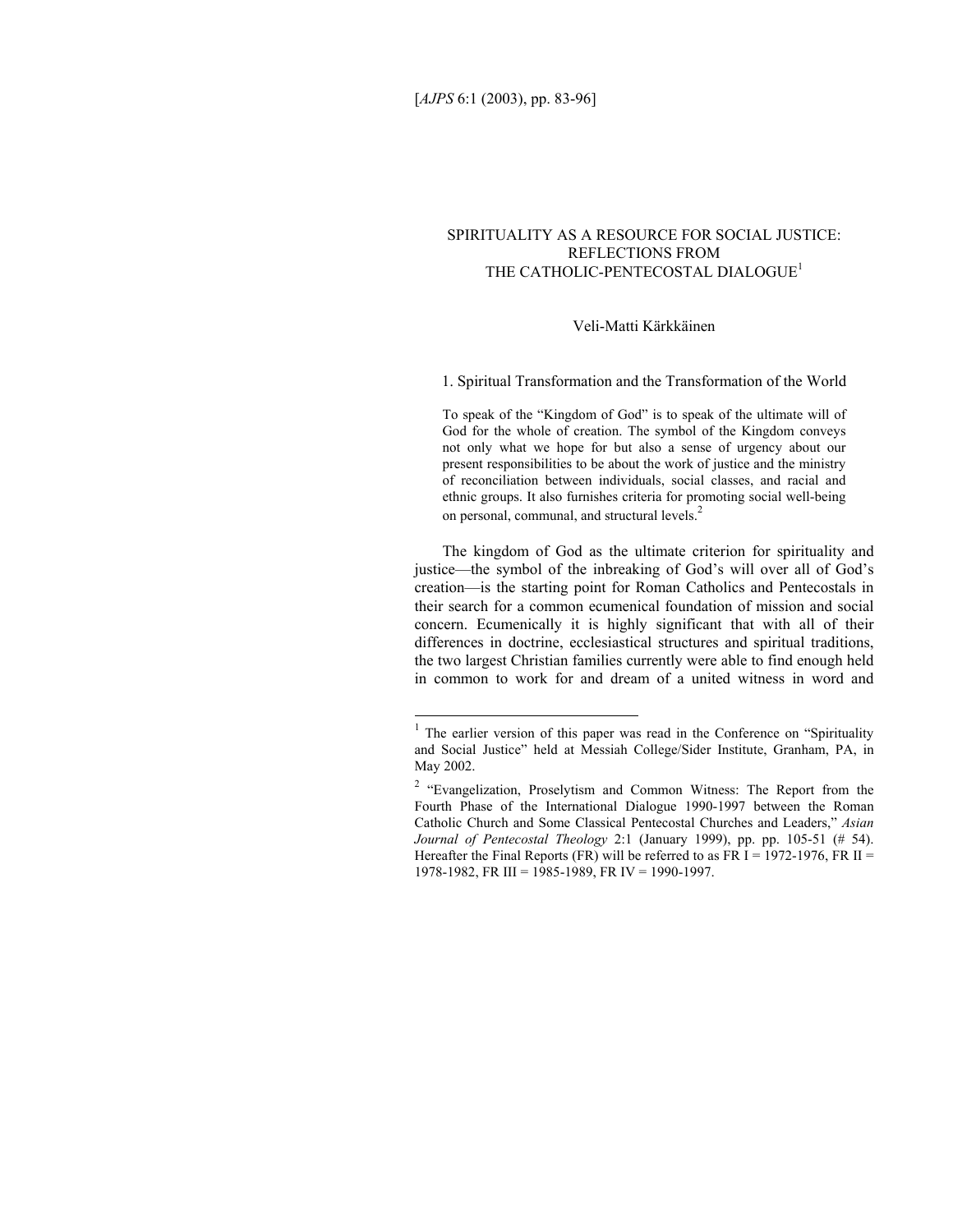action. Building on two decades of theological talks at the international level beginning from  $1972$ ,<sup>3</sup> Catholics and Pentecostals discussed extensively the relationship between spirituality and social justice during the 1990s dialogue named "Evangelization, Proselytism and Common Witness"  $(1990-1997)^4$ 

Catholics and Pentecostals agree on the power of spiritual transformation to shape the moral and social consciousness and make Christians instruments of social change. Spirituality, living the life of the Holy Spirit, energizes the church to do evangelization and social justice. They assent that transformed people cooperate with the Spirit, the Creator and Sanctifier, in transforming the world.<sup>5</sup> Highlighting the significance of spiritual transformation, the common agreement further says: "Transformed people are compelled by the Spirit, the Creator and Sanctifier, to transform the world in the light of the in-breaking Kingdom of God."<sup>6</sup>

For Catholic spirituality, the energy for spirituality and efforts for social justice is in the grace of God conveyed to the church in the sacraments, prayer and the word:

The transforming power of the Kingdom in individuals, communities and society is the power of God's grace, especially mediated through the saving mysteries of the death and resurrection of Christ. God's grace is a gift, freely given. Grace comes to us in many ways but especially within the life of the Church where we hear and respond to the Gospel, celebrating these mysteries of Christ in the sacraments.<sup>7</sup>

<sup>3</sup> For the history, topics, and discussion of the dialogues during 1972-1989 (preceding the missiological phase), see V.-M. Kärkkäinen, *Spiritus ubi vult spirat: Pneumatology in Roman Catholic-Pentecostal Dialogue 1972-1989*, Schriften der Luther-Agricola Gesellschaft 42 (Helsinki: Luther-Agricola Gesellschaft, 1998).

<sup>4</sup> For the emergence, development and themes, see V.-M. Kärkkäinen, *Ad ultimum terrae: Evangelization, Proselytism and Common Witness in the Roman Catholic-Pentecostal Dialogue 1990-1997*, Studien der Interkulturelle Geschichte des Chrisntentums 142 (Frankfurt am Main: Peter Lang, 1999).

 $<sup>5</sup>$  "Agreed Account," 1993, A.3 (unpublished dialogue material; hereafter AGA).</sup>

 $<sup>6</sup>$  FR IV, 59.</sup>

<sup>&</sup>lt;sup>7</sup> FR IV, 52. "Hard Questions—Catholic Answers," 1993, #3 (unpublished dialogue material, hereafter HQ-CA).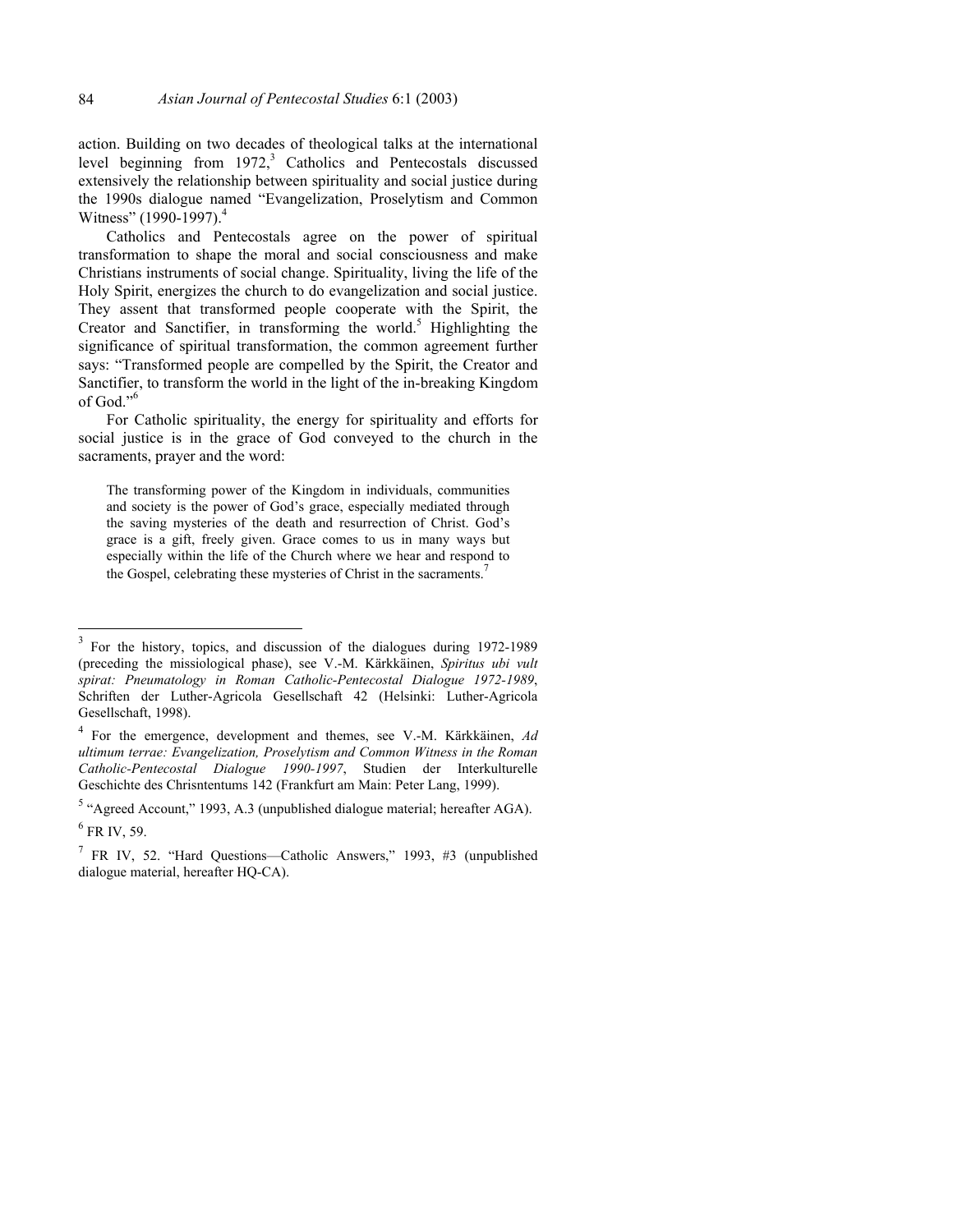While Pentecostals also celebrate sacraments, pray and preach the word, their revivalistic spirituality, an interesting mixture of Anabaptist, Wesleyan-Holiness and Catholic heritage, focuses on the inner transformation of the person as the key to social transformation. Pentecostalism has come to emphasize that "the rebirth of a person by the Spirit is the anticipation of the transformation of the cosmos" (cf. 2 Cor 5:17; Rom 8:21).

This is why conversion and incorporation into the community of faith cannot be seen apart from the transformation of society. The person filled by the Spirit of God is impelled by that same Spirit to cooperate with God in the work of evangelism and social action in the anticipation of the new creation.<sup>8</sup>

The purpose of this essay is to analyze various facets of these common agreements in light of Catholic and Pentecostal theologies and spiritualities and so advance the common ecumenical quest for a conciliar theology of mission and social justice. First, I will take a brief look at Pentecostal spirituality and its potential for social justice for the simple reason that this topic is much less known than Catholic spirituality; one hardly needs long argumentation for the connection of justice and spirituality in Catholic tradition. Second, I will look at the significance and implications of *koinonia* for our topic. Third, the importance of prayer and intercession as a source for social concern will be discussed. And fourth, as one may expect for a paper dealing with Pentecostalism, I will consider the role of charisms in the church's response to social justice; by way of introduction to that topic, a brief look at the issue of Spirit-baptism is in order. I will close my essay with some ecumenical challenges.

#### 2. Pentecostal Spirituality: Its Potential and Struggles

One of the most common criticisms against Pentecostal missions is its alleged lack of social concern.<sup>9</sup> While there is no denying the fact

 $8$  FR IV, 40.

<sup>&</sup>lt;sup>9</sup> See, e.g., Judith Chambliss Hoffnagel, "Pentecostalism: A Revolutionary or Conservative Movement?" in *Perspectives on Pentecostalism: Case Studies from the Caribbeans and Latin America*, ed. Stephen D. Glazier (Lanham, MD: University Press of America, 1980), pp. 111-21; Francois G. Wessels,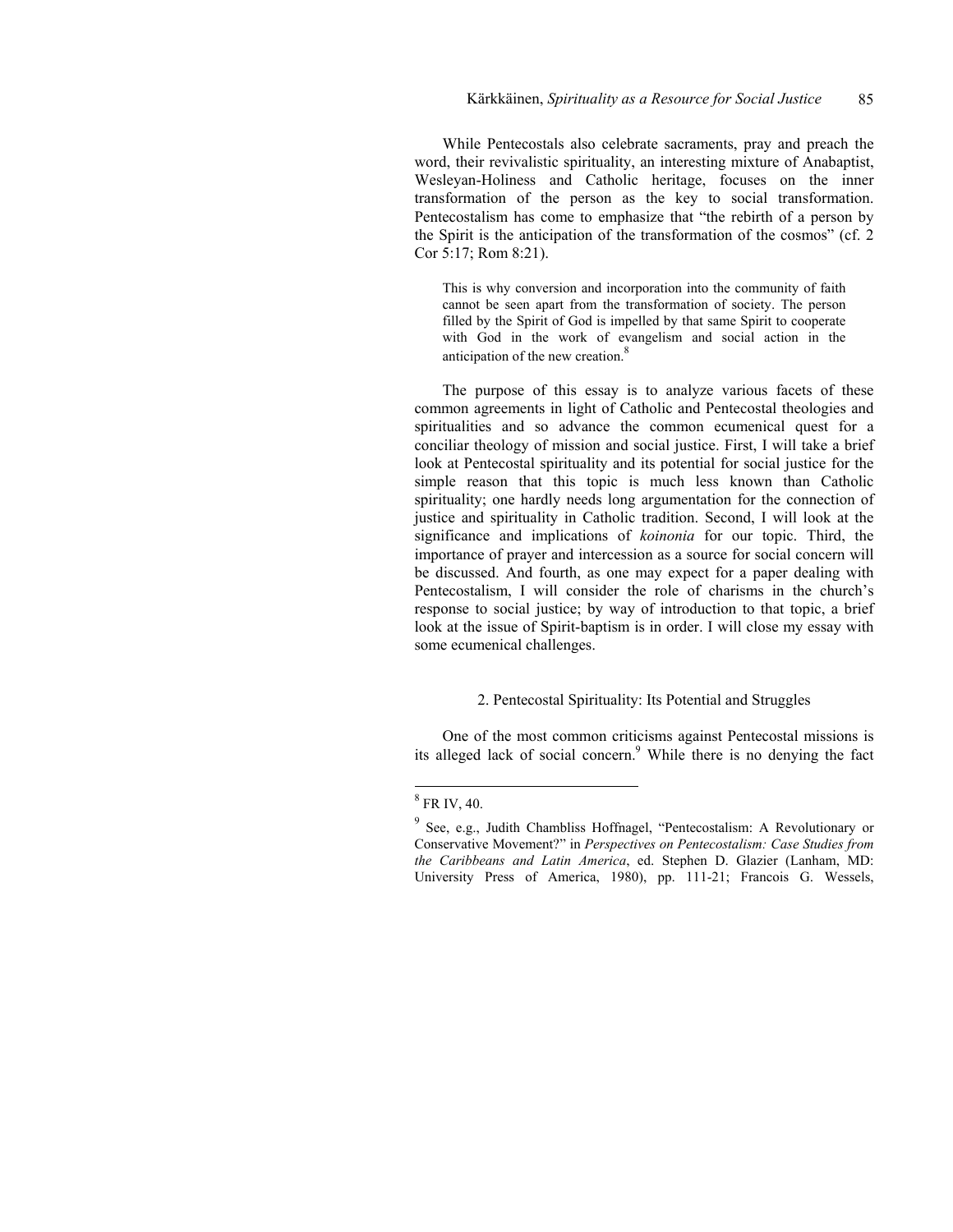that, especially in the early stages of the movement, the urgency to evangelize tended to blur the vision for social justice, right from the beginning Pentecostals have also excelled in various kinds of social programs. The question of the relationship between spirituality and social justice is far more complicated than is often acknowledged. The Pentecostal team in the Catholic dialogue spent considerable time explicating the background and themes of this question.

The origin of Pentecostalism, and consequently its missionary paradigm, and more precisely, that of social concern, derive from the two formative factors that are integrally related to each other: eschatological ethos and the crucial role of the Holy Spirit. Pentecostals believe that they have been called by God in the "last days" (Acts 2:17) to be Christlike witnesses in the power of the Spirit.10 The hope in the imminent coming of the Lord has sustained Pentecostals during persecution, harassment, imprisonment and martyrdom during the last century. They have consistently taught that the church must be ready for the coming of the Lord by means of faithful witness and holy living. They have taught that everyone will have to give account to the righteous Judge for those things which have been done or left undone.<sup>11</sup> Pentecostals today continue to believe that intense hope has been and will continue to be necessary for endurance, healing and engagement of the forces—both social and spiritual—which oppress and violate people.<sup>12</sup>

The Spirit makes the church a missionary movement, which not only founds communities but also cultivates them. The Holy Spirit is looked upon as the One who empowers with the charisms for witness and social service.<sup>13</sup>

<sup>&</sup>quot;Charismatic Christian Congregations and Social Justice—A South African Perspective," *Missionalia* 25:3 (1997), pp. 360-74; Simon Chan, "Asian Pentecostalism, Social Concern and the Ethics of Conformism," *Transformation*  11:1 (1994), pp. 29-32. For a comprehensive Pentecostal response, with an agenda for social concern, see Douglas Petersen, *Not by Might nor by Power: A Pentecostal Theology of Social Concern in Latin America* (Oxford: Regnum, 1996).

 $10$  FR IV, 38.

 $11$  FR IV, 39.

 $12$  FR IV, 41.

<sup>13</sup> FR IV, 38.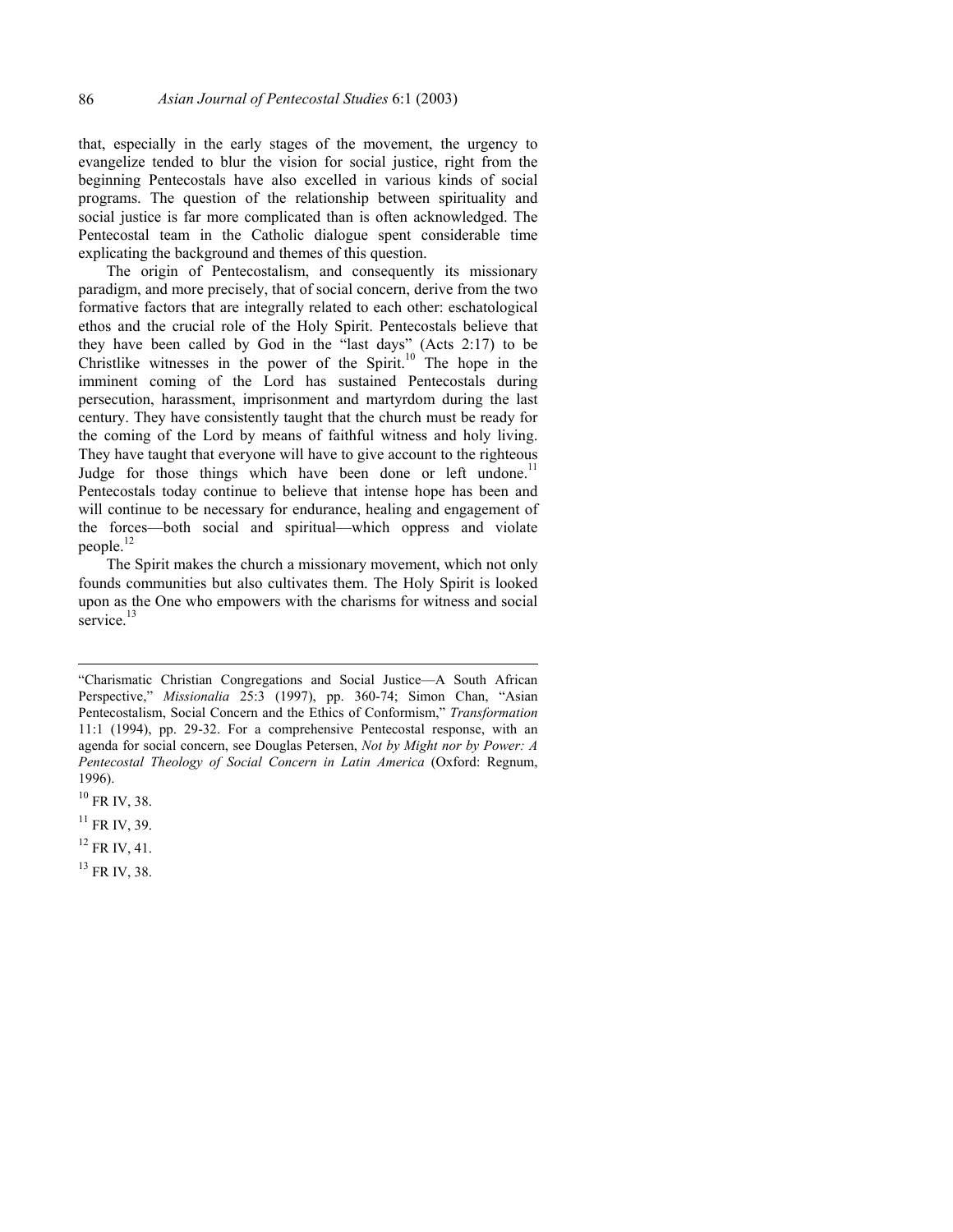But how then are we to explain the apparent lack of social concern among Pentecostals? The Pentecostals responded that the individualism of Pentecostal theology and a lack of historical awareness until recently hindered attention to social sin and social injustice. The lower socioeconomic status of early Pentecostals may also explain the lack of Pentecostal involvement in social justice issues. They did not think it was necessary to attempt to change society rather it was necessary to invite people to personal faith. The otherworldliness once encouraged in Pentecostal belief tended to distance them from the present world. This was partly the heritage of the holiness tradition, out of which Pentecostals came. The idea of the *church* as a pilgrim people traveling through a sinful world, as well as a sense of foreignness, and a premillennial vision of the future, served to discourage social and political involvement by Pentecostals. The evangelistic and revivalist heritage consolidated this kind of orientation. With priority on personal conversion, Pentecostals—with most Fundamentalists and many Evangelicals—were careful not to be associated with the stigmatizing "social gospel." Consequently, the focus of Pentecostals has been on individual change, often with less attention to social change. This is not to deny the personal and social consequences of being "saved," "sanctified" and "filled with the Holy Ghost," but to note the obvious one-sidedness of their approach to larger-scale problems.14 At the same time, it has to be noted that, along with some social critics, Pentecostals have discovered that effective social change often takes place at the communal and micro-structural level, not the macro-structural level.<sup>15</sup>

It is in light of this background that perspectives uncovered in the Catholic-Pentecostal dialogue gain their full significance. The category of *koinonia* was one of the most crucial ones.

# 3. *Koinonia* and the Formation of Healing Communities

In the life of the community, Pentecostals have found a new sense of dignity and purpose in life. Their solidarity creates affective ties, giving them a sense of equality. These communities have functioned as social alternatives that protest against the oppressive structures of the society at large.<sup>16</sup>

 $^{14}$  FR IV, 39.

 $15$  FR IV, 43.

 $16$  FR IV, 43.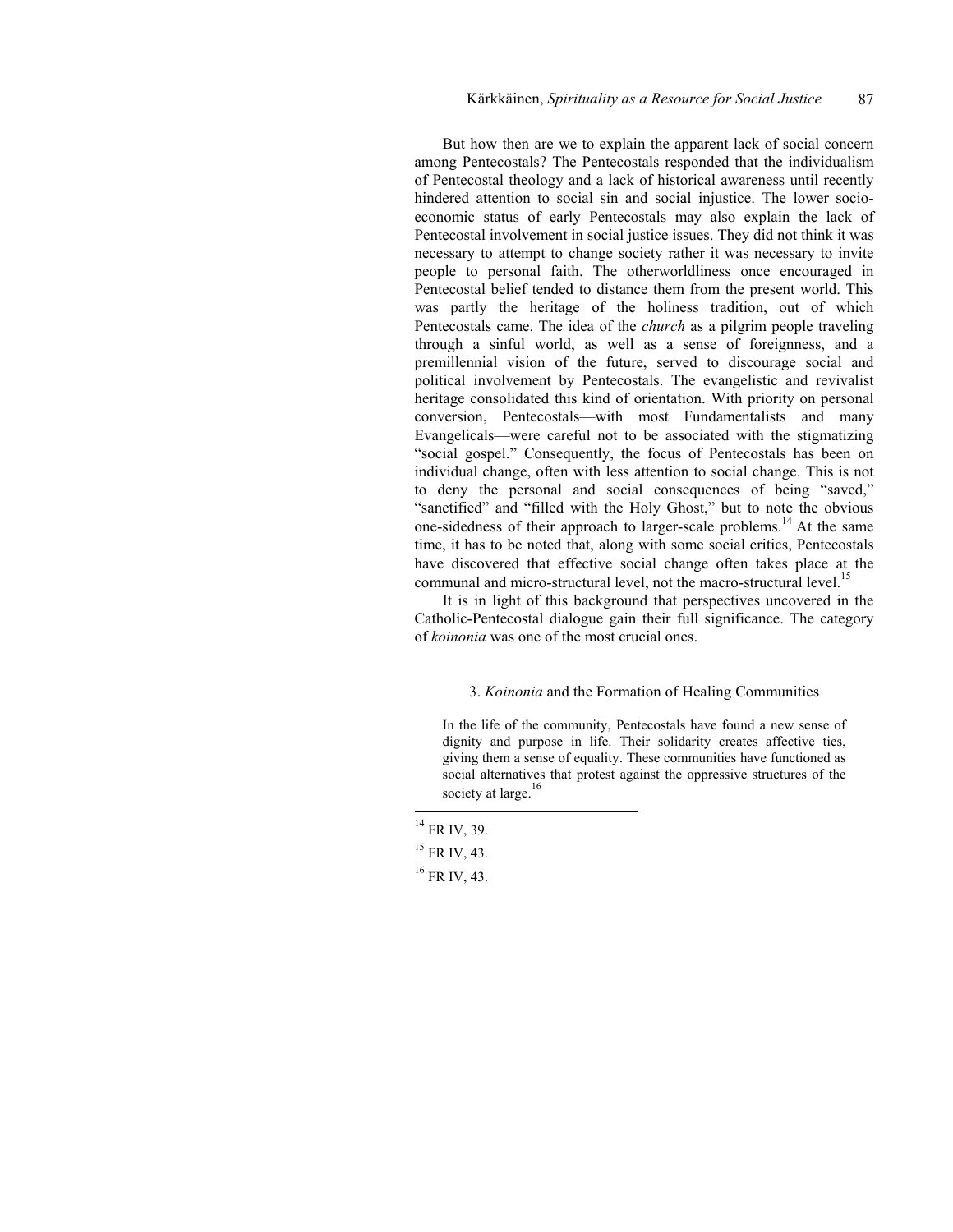Pentecostals and Catholics mutually agreed that *koinonia* as lived by the early Christians (Acts 2:42-47; 4:32-37) had social implications. Their communities did not act from a concept of social justice. The concern they showed for the poor, widows and strangers, was not seen as an entirely separate activity, but rather an extension of their worship.<sup>17</sup>

The topic of *koinonia* has been one of the major topics in the Catholic-Pentecostal dialogue. The third quinquennium (1985-1989) was devoted to various ecclesiological topics related to communion.<sup>18</sup> In dealing with social concern, some of the implications of the emerging *koinonia*-theology were brought to bear upon the discussion.<sup>19</sup>

The topic of *koinonia* is, of course, familiar to Catholics, but its significance and implications are just emerging among Pentecostals. In hindsight, one may say, as the Pentecostal dialogue team did, that without often acknowledging it, the Spirit-inspired *koinonia* at the local level has been a powerful agent of social transformation since the beginning of the movement. The strong sense of community, patterned after the model of the early church (cf. Acts 2 and 4) became the "Pentecostal paradigm." In living out their Spirit-inspired *koinonia* at the local level, the early Pentecostals challenged current norms of inequality concerning the treatment of minorities, women, and the poor. "Thus, mainline denominations petitioned their societies for social justice, while Pentecostals found justice in their daily relationships with the dispossessed of society."20 Pentecostalism, with its appeal to marginal groups in society, shattered the norms of middle class society. During a time when racial and gender inequality was endemic, Pentecostals welcomed black and white, male and female, rich and poor. We see the

 $17$  FR IV, 57.

<sup>18</sup> See further, Kärkkäinen, *Spiritus ubi vult spirat,* chs. 4 and 5.

<sup>&</sup>lt;sup>19</sup> See the important article by the Catholic co-chair of the dialogue, Kilian McDonnell, OSB, "Vatican II (1962-1965), Puebla (1979), Synod (1985): *Koinonia/Communio* as an Integrating Ecclesiology," *Journal of Ecumenical Studies* 25 (1988), pp. 399-427, in which he traces the development of *koinonia*theology from Vatican II to the Synod of Bishops (1985). He has a section on the social implications of *koinonia,* based on the example of the early church (Acts 2) in sharing even material goods among Christians.

<sup>&</sup>lt;sup>20</sup> Murl O. Dirksen and Karen Carroll Mundy, "Social Justice and Evangelism: A Pentecostal Perspective" (An unpublished Pentecostal Position paper for the 1993 session in Paris, France), pp. 1-2.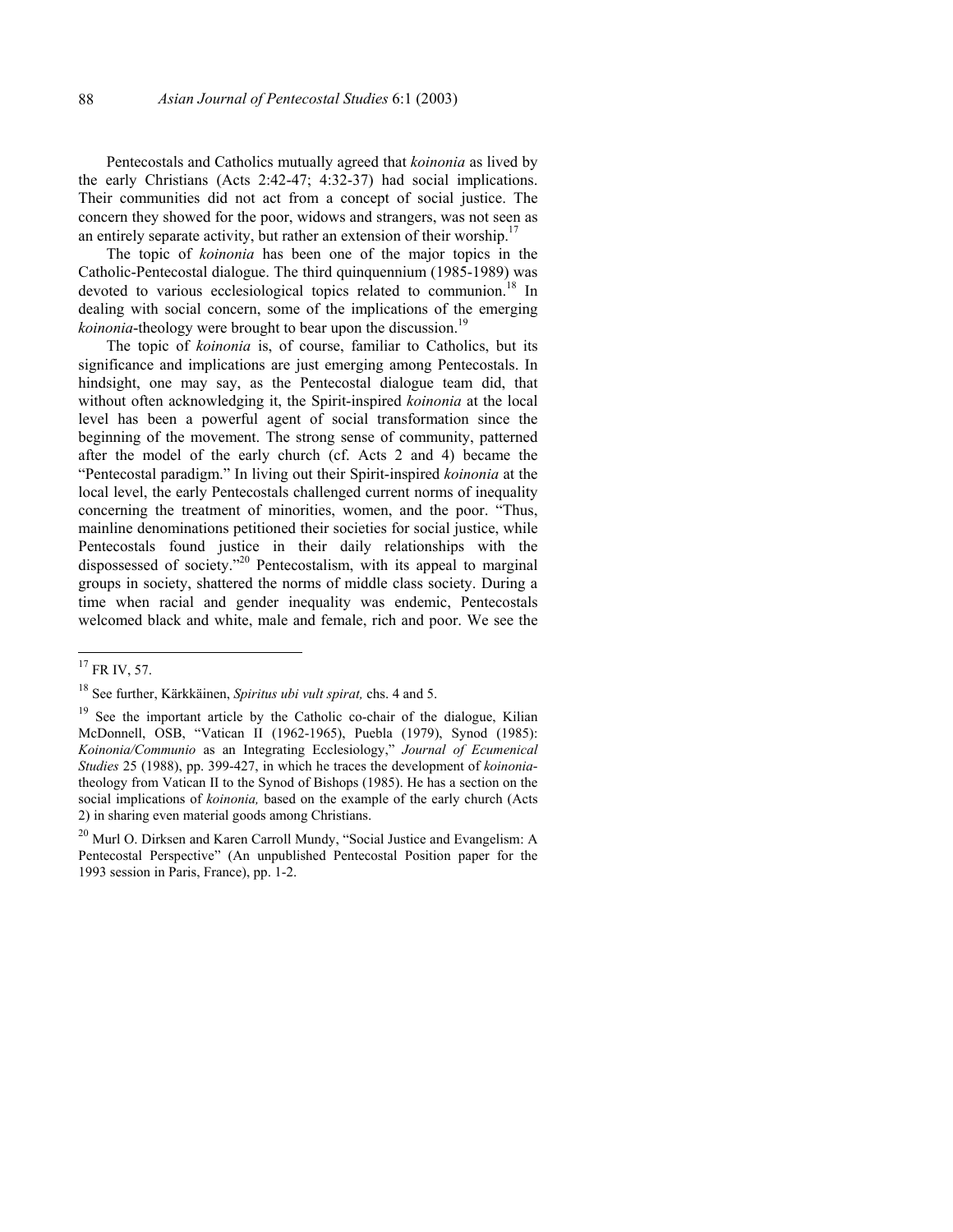norm-shattering quality of Pentecostalism also in the early leadership of the movement. On the West Coast of the U.S.A., consider the impact of the black preacher William Seymour, who presided over the famous Azusa Street revival. Women were given prominent places in leadership,  $\text{too.}^{21}$ 

This phenomenon bears great similarity to what the Reformed systematician Michael Welker, in his celebrated pneumatology *God the Spirit*, spells out with regard to the role of the *ruach Yahwe* in the book of Judges:

The Spirit produces a new unanimity in the people of God, frees the people from the consequences of the powerlessness brought about by their own "sin," and raises up the life that has been beaten down by oppression.... In all the early attestations to the experience of God's Spirit, what is initially and immediately at issue is the restoration of an internal order, at least of new commitment, solidarity, and loyalty. The direct result of the descent of God's Spirit is the gathering, the joining together of people who find themselves in distress. The support of their fellow persons is acquired; a new community, a new commitment is produced after the descent of the Spirit.<sup>22</sup>

Catholics and Pentecostals noted that early Christian communities, often persecuted and harassed, were praying communities to whom prayer and intercession became a tool of not only cultivating their relationship to God but also to others and the world.

#### 4. Prayer, Contemplation and Power

Catholics and Pentecostals are unanimous about the role of prayer in cultivating spirituality that strives for the values and lifestyle of the kingdom to come. The prayer of Christians responds to Christ's call to pray for the coming of the kingdom of God (cf. Matt 6:10). The daily prayer of the people of God for the coming of the kingdom, the Catholic team emphasized, is one of the main ways Christians can cooperate with their Lord to better the world.<sup>23</sup> God's kingdom by its very nature is God's gift and work. Christians do not construct the kingdom, but rather

 $^{21}$  Dirksen and Mundy, "Social Justice and Evangelism," pp. 2-3.

<sup>22</sup> Michael Welker, *God the Spirit* (Minneapolis: Fortress, 1993), 52, 57.

<sup>23</sup> FR IV, 52.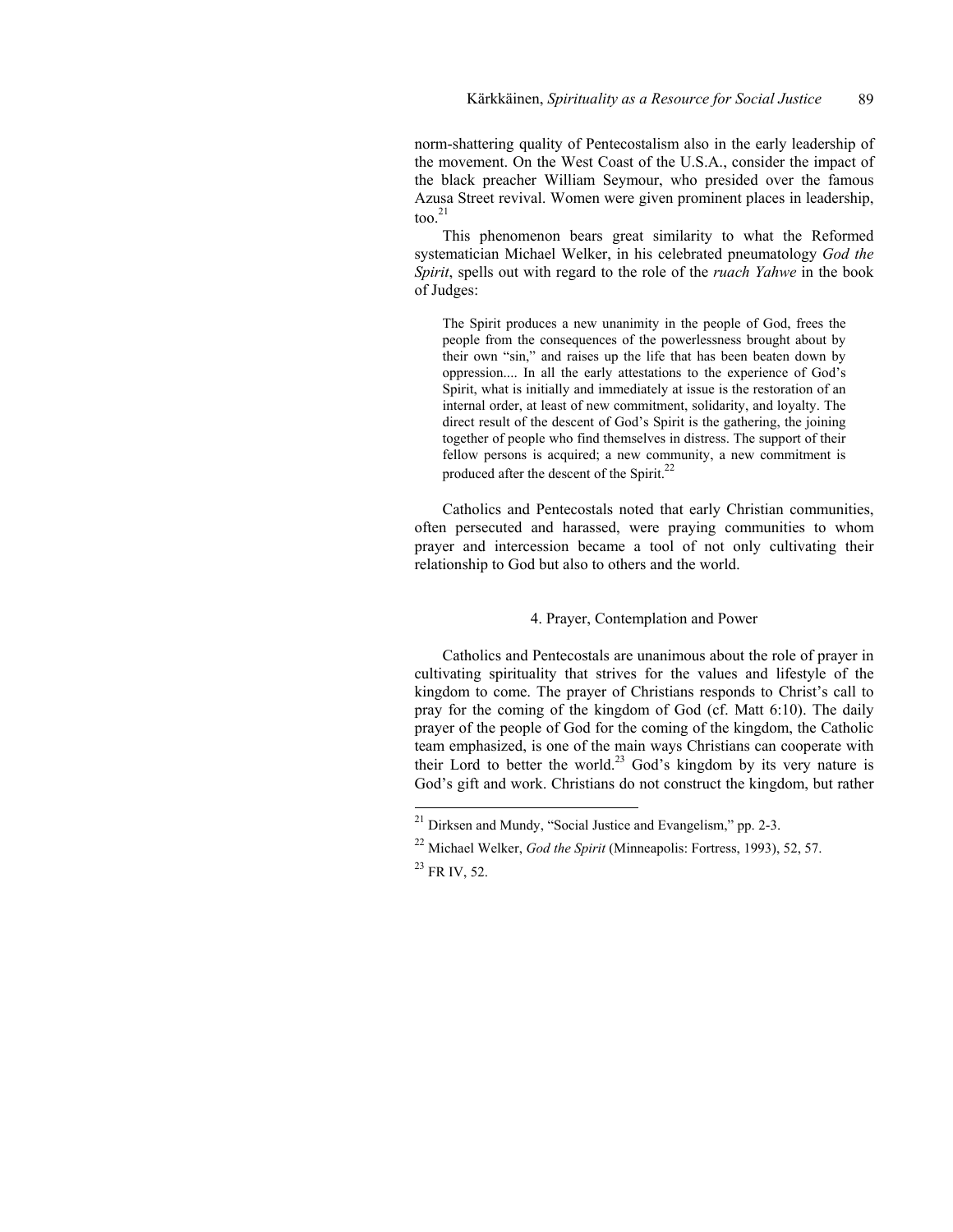"ask for it, welcome it and make it grow within us.<sup>24</sup> It comes by grace in the power of the Spirit."<sup>25</sup> Catholics say that prayer empowers us; in fact, it demands that we strive for just and loving relationships among people, in family, in community, and in society. All these are included in Christ's redemptive work.<sup>26</sup>

It is noteworthy that Pentecostals, who otherwise emphasize the "prayer of faith" and spiritual gifts in their spirituality, needed guidance from their Catholic counterparts to spell out the implications of prayer for social action. Ironically, prayer does not seem to play a great role in social action among Pentecostals, or at least they do not emphasize it explicitly. The Catholic team emphasized that prayer not only empowers God's people, in fact, it demands of them a correct relationship to each other in the community and the society, for all are redeemed by Christ.<sup>27</sup>

Pentecostals also needed to be challenged regarding their understanding of (spiritual) "power" linked to prayer and intercession. The Catholic position paper by Karl Müller, S.V.D. proposed that the "missionary must be a saint...a contemplative-in-action,"<sup>28</sup> a model that seems quite foreign to an aggressive, visionary Pentecostal missionary and evangelist. Müller's statement comes out of consideration of John Paul II's encyclical *Redemptoris Missio.* The last chapter deals with missionary spirituality which demands first of all "complete docility to the Spirit," "being molded from within by the Spirit, so that we may become ever more like Christ." The Pope's call for "contemplative action" arises out of his encounter with non-Christian spiritual traditions, particularly in Asia. He says: "Unless the missionary is a contemplative he cannot proclaim Christ in a credible way." 29

In the same context however, the Pope calls for fortitude and discernment as well as boldness in preaching the gospel, which is often opposed by "unbelieving and hostile forces." Therefore, at least in the

<sup>24</sup> *Redemptoris Missio* by John Paul II, 1991, # 20; quoted in HQ-CA 1993, #3.

<sup>25</sup> HQ-CA 1993, #3.

<sup>26</sup> FR IV, 52.

 $^{27}$  HO-CA 1993, #3.

<sup>28</sup> Karl D. Müller, SVD, "The Biblical and Systematic Foundation of Evangelization" (An unpublished Catholic Position paper for the 1991 session in Venice, Italy, 18).

<sup>29</sup> *Redemptoris Missio,* # 87, quoted in Müller, "The Biblical and Systematic Foundation of Evangelization," p. 18.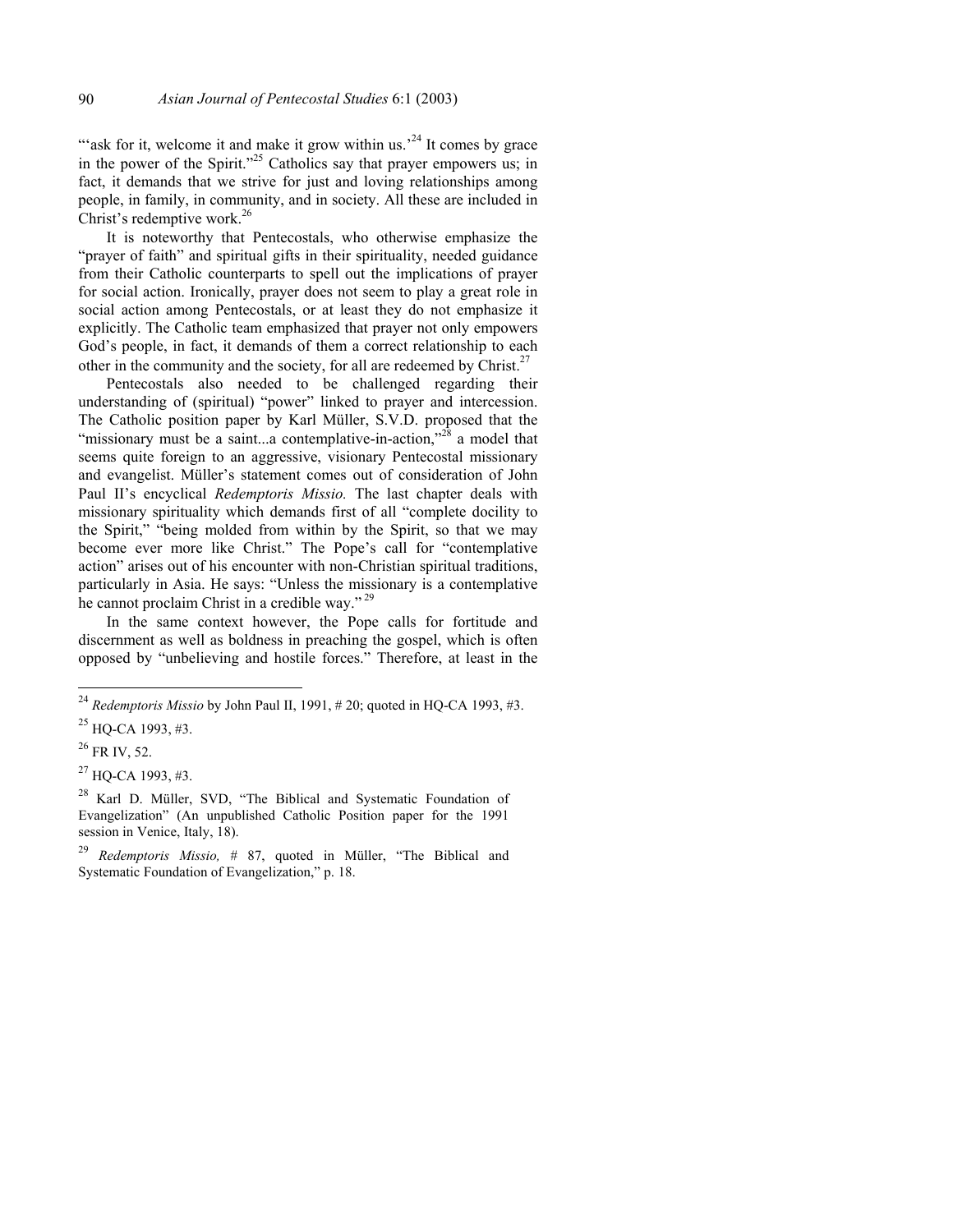Pope's mind, the two are not in opposition. Another essential characteristic of missionary spirituality is "an intimate union with Christ." Following Christ always means self-emptying, it is the way of the  $\csc^{30}$ 

For Catholics, prayer and sacraments belong together. Intercessory prayer not only relates to the question of the theology of religions (i.e., the destiny of those outside the church), it also has social consequences in Catholic spirituality:

It is therefore in the midst of the intercessory prayer of the Church the Eucharist, other sacraments, as well as the daily prayer of the people—in which we are united to the transforming power of the saving death of Christ, and with the prayer of Christ who taught us to pray for the coming of the Kingdom: "Thy Kingdom come."<sup>31</sup>

It is not surprising that different orientations of missionary spirituality are linked with differences in the overall spiritual ethos. Pentecostal nurture of the spiritual life usually involves an emphasis upon dramatic religious experiences and participation in a regular process of discipleship. Active Bible study, personal prayer life, in addition to witness and outreach to unbelievers is emphasized, leaving little room for contemplation. It would appear that Catholicism has had a greater emphasis upon the day-to-day Christian life than Pentecostalism, and that an emphasis on solitude and silence is stronger in Catholicism than in Pentecostalism.<sup>32</sup> Both sides recommend further discussion about the relationship between prayer and evangelization.<sup>33</sup>

In Pentecostal spirituality, prayer and intercession is not usually related to the sacraments, but rather to charisms, the spiritual gifts. Thus, an ecumenically fruitful discussion also took place about the role of charisms and social justice. But before that topic could be discussed, the question of Spirit-baptism—the fulcrum of Pentecostal theology—had to be touched.

<sup>30</sup> <sup>30</sup> *Redemptoris Missio*, # 88, quoted in Müller, "The Biblical and Systematic Foundation of Evangelization," p. 18. The place of the cross in the Christian life was discussed in FR I, 44.

 $31$  HO-CA 1993, #3.

<sup>32</sup> HQ-CA 1991, #3.

<sup>33</sup> AGA 1991, III:2.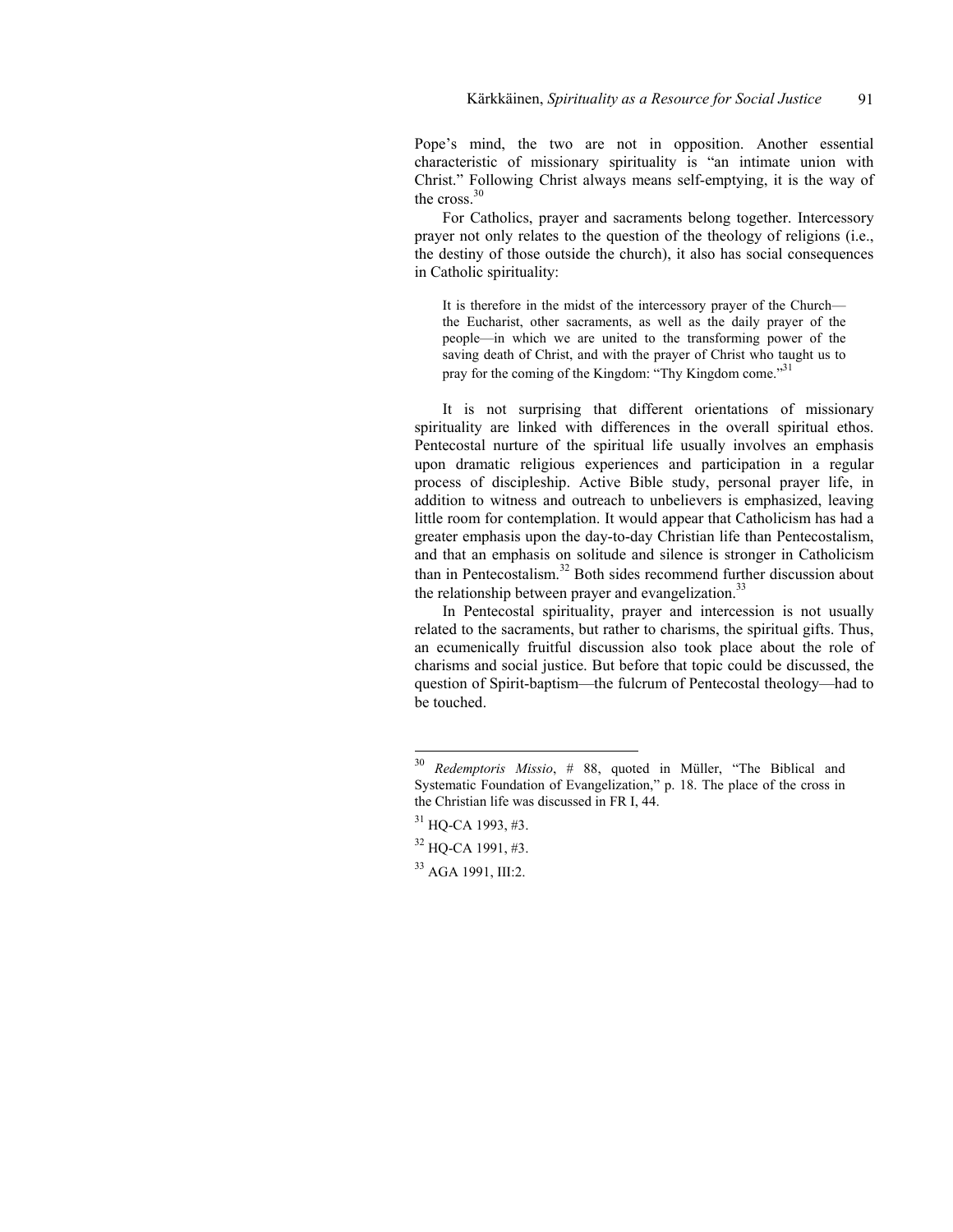#### 5. Social and Moral Implications of Charisms

Pentecostal spirituality makes an integral connection between *koinonia,* Spirit baptism, and spiritual gifts:

The life of *koinonia* is empowered by the Holy Spirit; in recent times many have experienced that power through "the baptism in the Holy Spirit." This presence of the Spirit has been shown in a fresh activity of biblical charisms, or gifts (cf. 1 Cor 12:8-11) reminding all Christians to be open to charisms as the Spirit gives to everyone individually, whether these gifts are more or less noticeable. Some of the charisms are given more for personal edification (cf. 1 Cor 14:4a), while some provide service to others, and some especially are given to confirm evangelization (cf. Mark 16:15-20). All of them are intended to help build up the *koinonia.*<sup>34</sup>

The doctrine of the "baptism in the Holy Spirit" has become the most distinctive aspect of Pentecostalism and later Charismatic movements. No definitive consensus has yet been reached between Catholics and Pentecostals as to the interpretation of Spirit baptism, but significantly, both parties acknowledged the necessary role of Spirit baptism in *koinonia.*35 Pentecostal understanding of Spirit baptism centers on the post-conversion empowerment event with spiritual gifts (often speaking in tongues is favored). Catholics have more than one interpretation, the sacramental or actualist interpretation being most widely embraced: Spirit-baptism is seen as a breakthrough to a conscious awareness of the Spirit already received and present through Christian initiation  $36$ 

Of all the charisms, *glossolalia* also serves a prayer function (cf. Acts 2:11; 10:46; 1 Cor 14:14-15). The prayer-function among Pentecostals has much to do with a desire for spiritual power to be equipped for service and witness.<sup>37</sup>

 $34$  FR IV, 27.

<sup>&</sup>lt;sup>35</sup> For the basic consensus, see FR I, 11-15.

<sup>36</sup> For a careful study on Spirit-Baptism, see Kilian McDonnell and George T. Montague, *Christian Initiation and Baptism in the Holy Spirit: Evidence from the First Eight Centuries* (Collegeville, MM: Liturgical Press, 1991).

 $37$  Kilian McDonnell, OSB, "The Function of Tongues in Pentecostalism." in *Roman Catholic-Pentecostal Dialogue (1977-1982): A Study in Developing*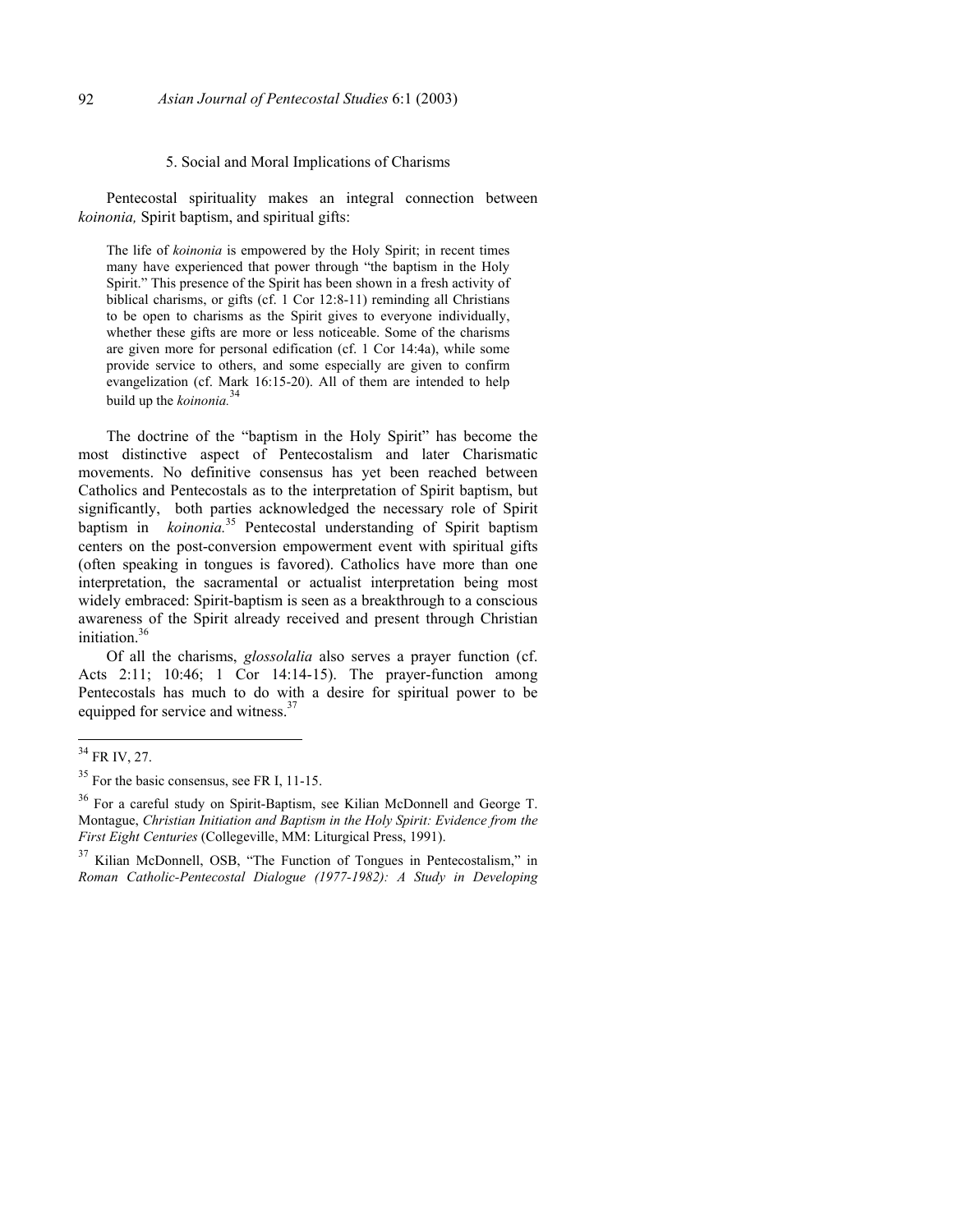Theologically it is highly interesting that some Catholics as well as some Pentecostal theologians have wondered if charisms, especially *glossolalia* could be seen as a sort of *sacrament.* The Catholic Heribert Mühlen, during the first quinquennium (1972-1976), noted the relationship between speaking in tongues and sacramentalism. He called the gift of tongues in Pentecostalism a "substitute sacrament." He also noted that for Pentecostals the gift of tongues represents a "physical experience" of the powerful presence of the Holy Spirit.<sup>38</sup> He argues that to emphasize "physical signs", such as the "signs" pointing to the presence of God, is not necessarily foreign to Catholic sacramentalism with phenomena like prayer for the gift of tears in the Roman Missal.<sup>39</sup> The Catholic co-chair of the second quinquennium, Kilian McDonnell spoke about tongues as having also a memory function, a sort of *anamnesis.* He asked whether tongues could be understood as a sort of sacrament: "The remembering in the Spirit is the recall of the realities of the gospel: Jesus is Lord, the life which the Father pours out, the extravagance, the death and resurrection, the forgiveness of sins, the promise of eternal life." Seen from this perspective tongues becomes what McDonnell calls "a modest sacramental act" in which what was antecedent, what had already been bestowed is brought forth.<sup>40</sup> The social implications of this statement would be obvious, if not explicated by the dialogue: charism would be participation in the history of Jesus in his healings, outreach to social outcasts, and in challenging the establishment.

The Pentecostal Frank Macchia, while not part of the dialogue team, yet an active observer and interlocutor, draws implications of *glossolalia* for social action. Referring to the sign value of sacraments, Macchia asks, "May not Rahner's view of 'sacrament' help Pentecostals to understand why they regard tongues as such a significant medium for the realization of God's presence to empower believers for service?"<sup>41</sup>

<sup>39</sup> Mühlen, "Charismatic and Sacramental Understanding of the Church," p. 345.

l

41 Frank Macchia, "Tongues as a Sign: Towards a Sacramental Understanding of Pentecostal Experience," *Pneuma* 15:1 (1993), pp. 61-76 (63). Another Pentecostalist, the social ethicist Murray Dempster, has stressed the communal

*Ecumenism*, vol. 2, ed. Jerry L. Sandidge, Studien zur interkulturellen Geschichte des Christentums 44 (Frankfurt am Main: Peter Lang, 1987), pp. 20-56.

<sup>38</sup> Heribert Mühlen, "Charismatic and Sacramental Understanding of the Church," p. 344.

<sup>&</sup>lt;sup>40</sup> McDonnell, "The Function of Tongues in Pentecostalism," pp. 41-42.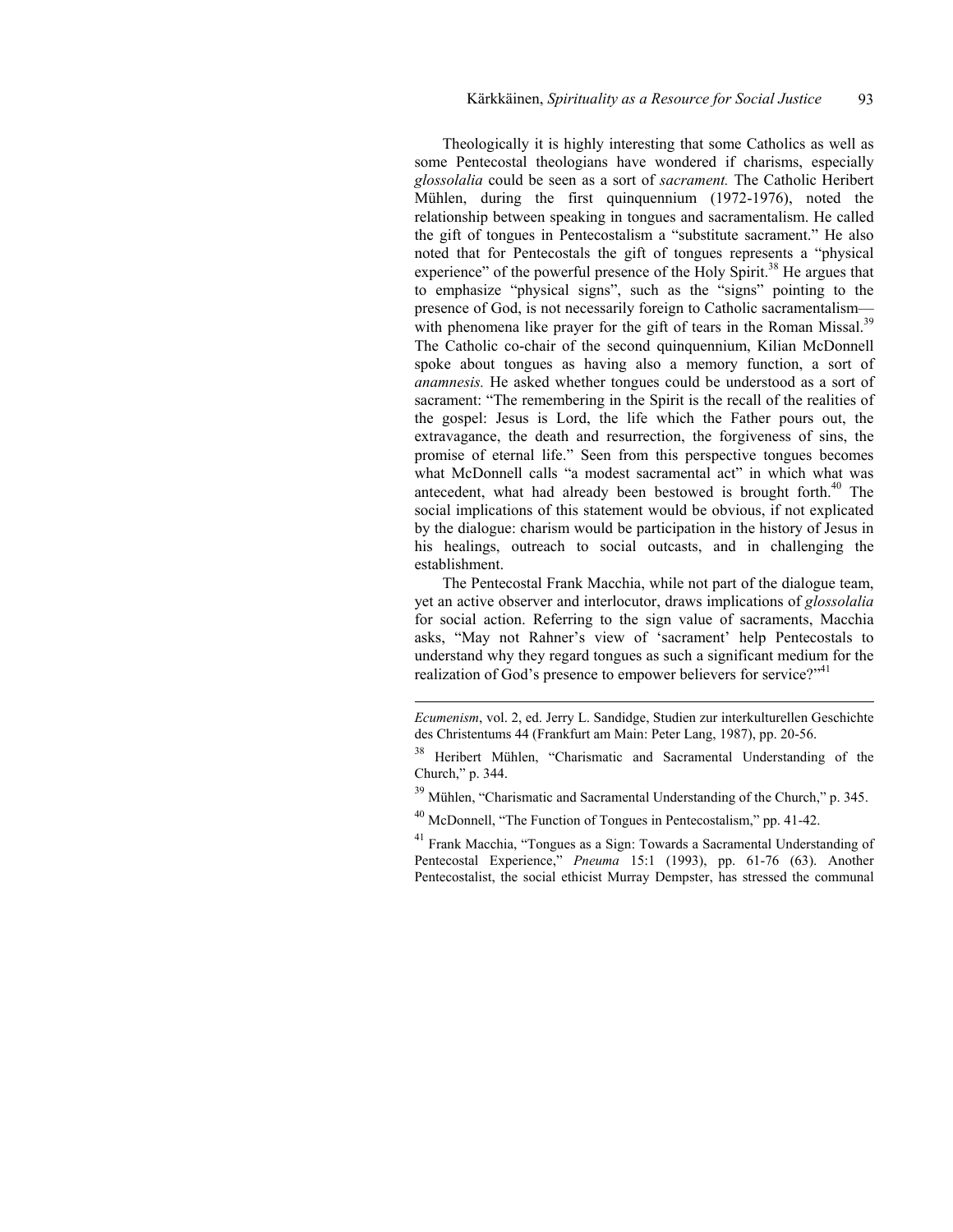#### 94 *Asian Journal of Pentecostal Studies* 6:1 (2003)

Important for Christian social concern is also Macchia's comment on the relationship between *glossolalia* and *theologia crucis.*42 While speaking in tongues glorifies the power of Pentecost, it also shares in the "sighings" of the world filled with pain and alienation. Indeed, most Pentecostals have rightly understood *glossolalia* as the "sighs too deep for words" in Romans  $8:26<sup>43</sup>$  And if speaking in tongues participates in the pain of God, it also points to the new creation: "Glossolalia is not only a yearning for the liberation and redemption to come, it is an 'evidence' that such has already begun and is now active. This evidence of God's transforming and liberating activity is an essential element of divine theophany in Scripture."<sup>44</sup>

#### 6. Concluding Reflections: Challenges for Future

The ecumenical significance of the Catholic-Pentecostal dialogue is obvious and far-reaching. The fact that these two churches—so radically different from each other and often faced with mutual suspicion and conflicts especially on the "mission field" with charges of proselytism abounding—engage the dialogue and are able to give a common, albeit limited, statement on spirituality, evangelization and social justice, points to the future of ecumenism.

In conclusion, I would like to point out challenges awaiting a more focused mutual discussion. First, what is the relationship between *koinonia* and social justice specifically? Much clarification is needed here, and fortunately, we find ourselves living amidst a renaissance of *koinonia*-theology in general and ecclesiology in particular. Catholics tend to highlight the importance of *koinonia* in relation to other (local) churches; Pentecostals focus on *koinonia* at the local level. What would a

and ethical significance of tongues and Spirit baptism in a provocative article titled "The Church's Moral Witness: A Study of Glossolalia in Luke's Theology of Acts," *Paraclete* 23 (Winter 1989), pp. 1-7.

<sup>&</sup>lt;sup>42</sup> Frank Macchia, "Sighs too Deep for Words: Toward a Theology of Glossolalia," *Journal of Pentecostal Theology* 1 (1992), pp. 47-73 (68-70). See also an important article by Pentecostalist M. M. Duggan, "The Cross and the Holy Spirit in Paul: Implications for Baptism in the Holy Spirit," *Pneuma* 7:2 (1985), pp. 135-46.

<sup>43</sup> Macchia, "Sighs too Deep for Words," p. 59 n. 37.

<sup>44</sup> Macchia, "Sighs too Deep for Words," p. 70.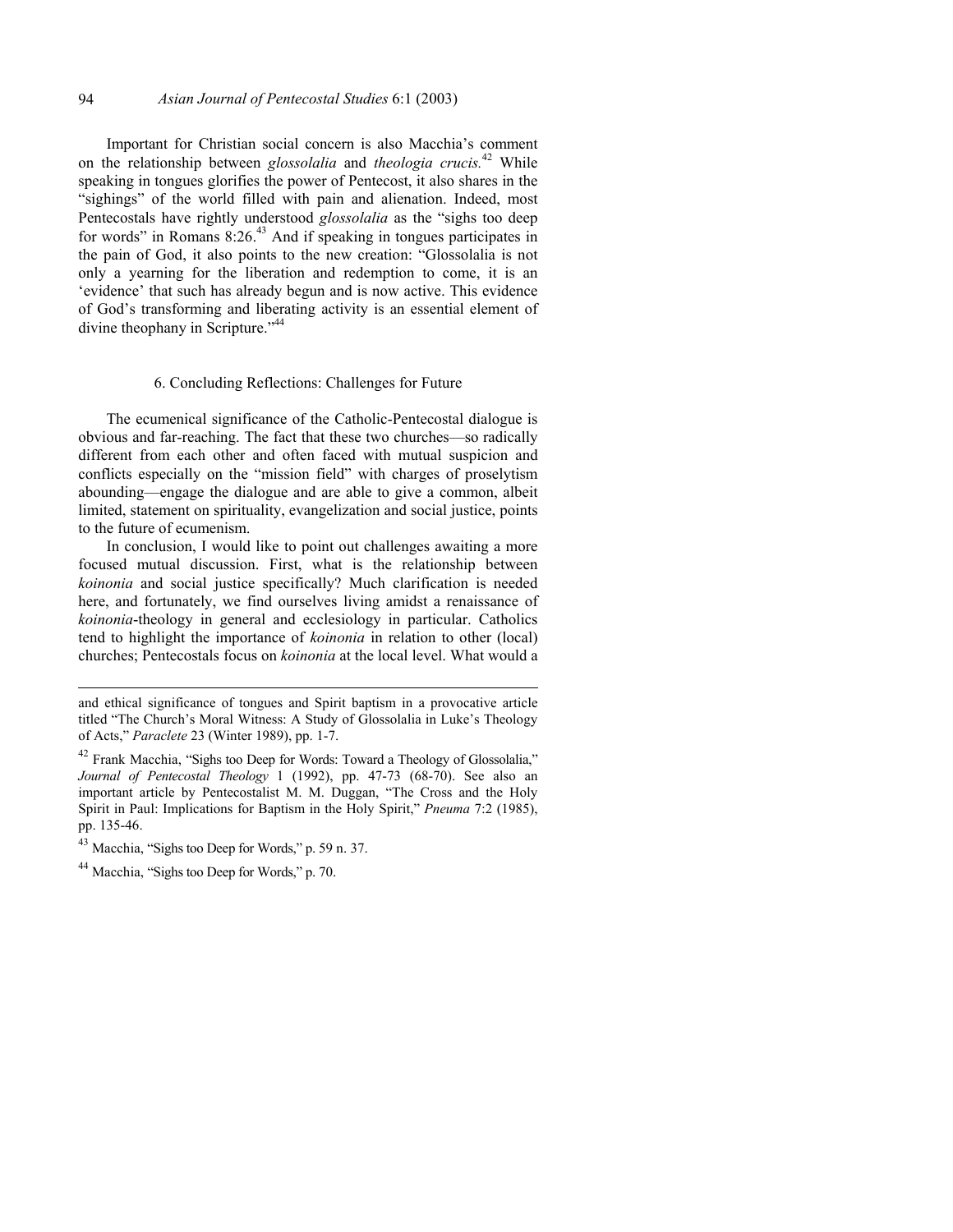*koinonia*-spirituality look like that would embrace both of these aspects and how would that advance efforts for social justice?

Second, the relationship between prayer and justice needs more work. No one would downplay the integral relationship. But, theologically, how are these two realities connected? How does the prayer of the church relate to the renewal of social structures? What about intercession? Is there a parallel here between the Catholic idea that the intercession of the church (especially at the Eucharist) is a means of extending salvation to those outside the church? How does Protestant theology in general and Pentecostal in particular relate to that?

Third, the category of power needs scrutiny. In recent years there has been enthusiasm among some Pentecostals and many "Third Wave" Charismatics (those who belong to the second stage of the Charismatic Movement outside mainline churches like Vineyard), over "spiritual warfare" and victorious prayer. Apart from theological questions that relate to that whole concept, one may ask the Pentecostals to expound more clearly their understanding of "spiritual power." What is it? How does it relate to the question of justice and social structures, or does it have only to do with individual empowerment for service and witnessing?

Fourth, the relationship between charisms and social concern needs more attention. Fortunately, this is another area where Catholic theologians have labored, particularly since the entrance of the Charismatic Renewal into the church in the late 1960s. According to the classical Catholic theology, charisms are usually understood as *gratia gratis data* (different but not separated from *gratia gratis faciens*).<sup>45</sup> Catholic theology—like mainline Protestant theologies, too—need to be challenged to inquire more actively into the meaning of this theological axiom and how it can be lived out. Pentecostals and Charismatics need guidance to properly balance individual and communal implications. Moltmann's chiding comment is well worth hearing: "If charismata are not given to us so that we can flee from this world into a world of religious dreams, but if they are intended to witness to the liberating lordship of Christ in this world's conflicts, then the charismatic movement must not become a non-political religion, let alone a depoliticized one."<sup>46</sup>

<sup>45</sup> Thomas Aquinas, *ST I/II*, q.111. a.1.

<sup>46</sup> Jürgen Moltmann, *The Spirit of Life: A Universal Affirmation* (Minneapolis: Fortress, 1992), p. 186.